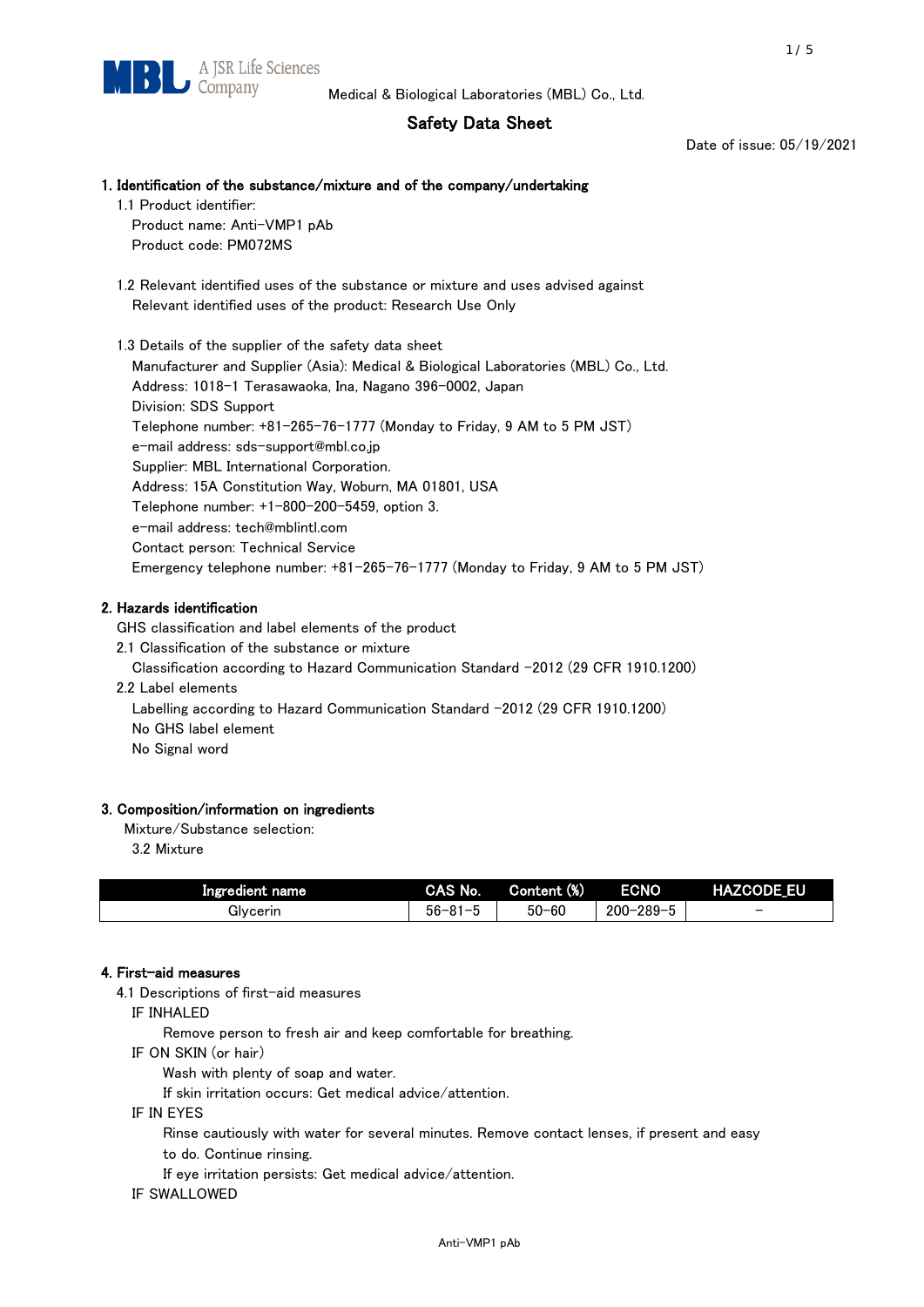Rinse mouth.

### 5. Fire-fighting measures

#### 5.1 Extinguishing media

Suitable extinguishing media

- Use appropriate extinguishing media suitable for surrounding facilities.
- Unsuitable extinguishing media

Unsuitable extinguishing media data is not available.

5.2 Specific hazards arising from the substance or mixture

Specific hazards arising from the substance or mixture is not available.

5.3 Advice for firefighters

Specific fire-fighting measures

Evacuate non-essential personnel to safe area.

#### 6. Accidental release measures

- 6.1 Personnel precautions, protective equipment and emergency procedures Wear proper protective equipment.
- 6.2 Environmental precautions

Prevent spills from entering sewers, watercourses or low areas.

6.3 Methods and materials for containment and cleaning up

- Absorb spill with inert material (dry sand, earth, et al), then place in a chemical waste container.
- 6.4 Reference to other sections

Refer to section 13

### 7. Handling and storage

 7.1 Precautions for safe handling Preventive measures (Safety treatments) Avoid contact with skin. Avoid contact with eyes. Safety measures data is not available. Any incompatibilities data is not available. Advice on general occupational hygiene Do not get in eyes, on skin, or on clothing. Do not eat, drink or smoke when using this product. Wash hands thoroughly after handling. 7.2 Storage Conditions for safe storage Keep container tightly closed. Keep cool. Protect from sunlight.

Container and packaging materials for safe handling data is not available.

7.3 Specific end use(s)

Research use only.

#### 8. Exposure controls/personal protection

 8.1 Control parameters Adopted value Adopted value in ACGIH is not available. OSHA-PEL (Glycerin)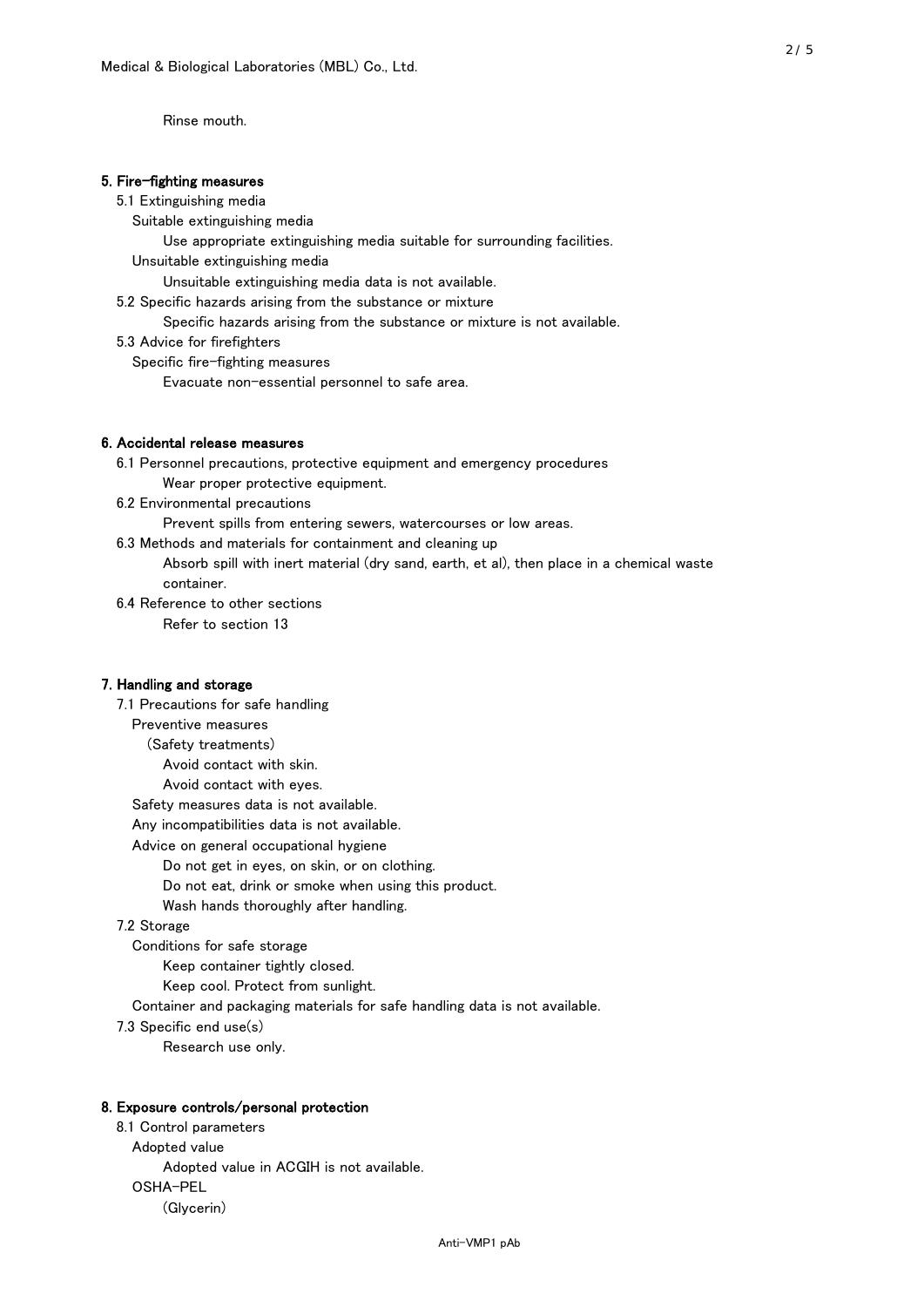TWA: 15mg/m3 (Total dust) TWA: 5mg/m3 (Respirable fraction) NIOSH-REL (Glycerin) See Appendix D 8.2 Exposure controls Appropriate engineering controls Do not use in areas without adequate ventilation. Washing facilities should be available. Individual protection measures Hand protection Wear protective gloves. Eye protection Wear eye/face protection. Skin and body protection Wear protective clothing.

## 9. Physical and Chemical Properties

 9.1 Information on basic physical and chemical properties Physical state: Liquid Color: Colorless Odor data is not available. Melting point/Freezing point data is not available. Boiling point or initial boiling point data is not available. Flammability (gases, liquids and solids) data is not available. Lower and upper explosion limit/flammability limit data is not available. Flash point data is not available. Auto-ignition temperature data is not available. Decomposition temperature data is not available. pH: Neutral Kinematic viscosity data is not available. Solubility: Water solubility: miscible Solubility in solvent data is not available. n-Octanol/water partition coefficient data is not available. Vapor pressure data is not available. Density and/or relative density data is not available. Oxidising properties data is not available. No Particle characteristics data is not available. 9.2 Other information Other information is not available. 10. Stability and Reactivity 10.1 Reactivity Reactivity data is not available. 10.2 Chemical stability Stable under normal storage/handling conditions. 10.3 Possibility of hazardous reactions

Possibility of hazardous reactions data is not available.

## 10.4 Conditions to avoid

Conditions to avoid data is not available.

#### 10.5 Incompatible materials

Incompatible materials data is not available.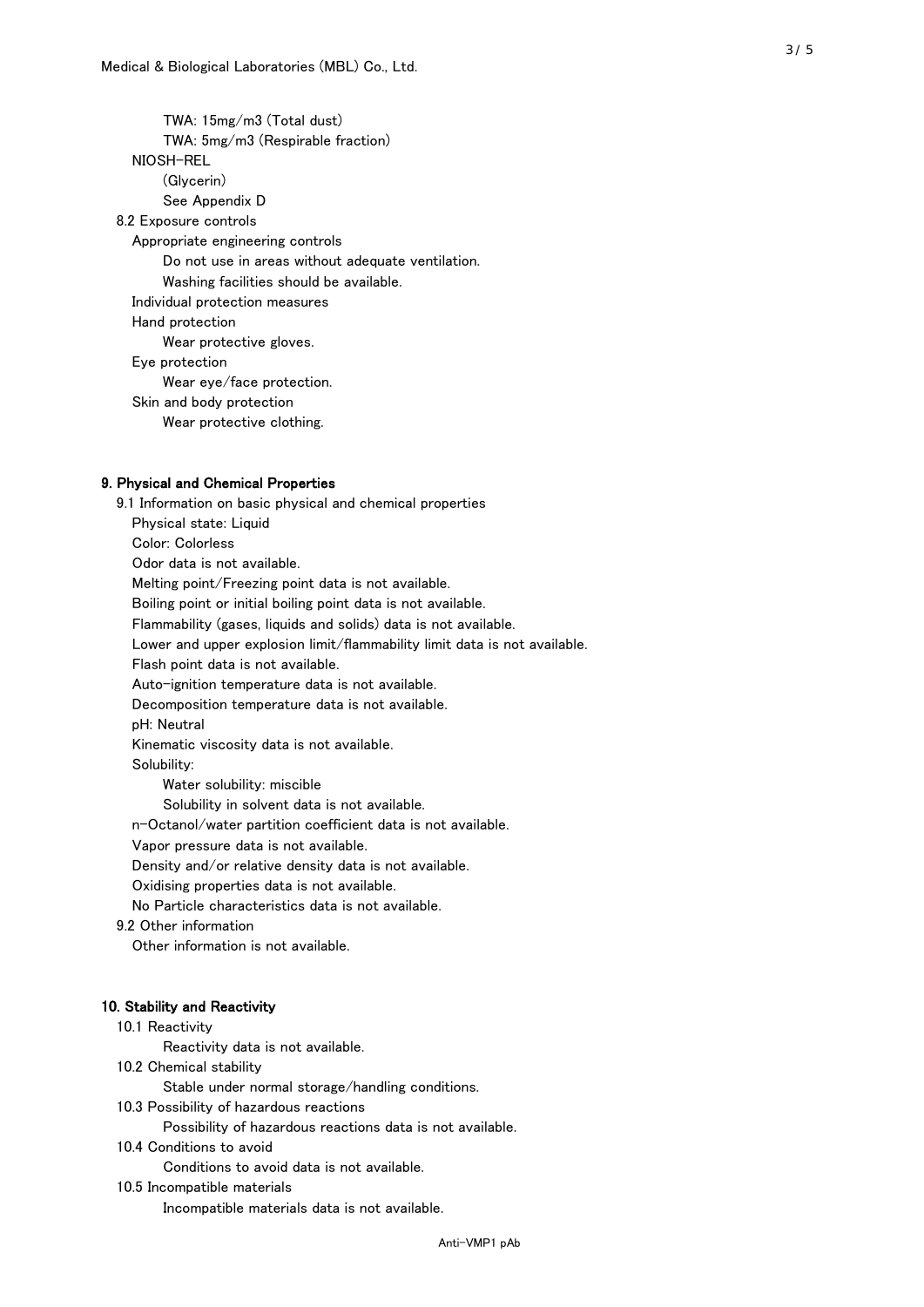10.6 Hazardous decomposition products Hazardous decomposition products data is not available.

## 11. Toxicological Information

 11.1 Information on toxicological effects Acute toxicity data is not available. Irritant properties Skin corrosion/irritation data is not available. Serious eye damage/irritation data is not available. Allergenic and sensitizing effects data is not available. Mutagenic effects data is not available. Carcinogenic effects data is not available. Teratogenic effects data is not available. Reproductive toxicity data is not available. STOT

STOT-single exposure data is not available.

STOT-repeated exposure data is not available.

Aspiration hazard data is not available.

#### 12. Ecological Information

12.1 Ecotoxicity

Ecotoxicity data is not available.

Water solubility

(Glycerin)

miscible (ICSC, 2006)

12.2 Persistence and degradability

Persistence and degradability data is not available.

12.3 Bioaccumulative potential

(Glycerin)

log Pow=-1.76 (ICSC, 2006)

12.4 Mobility in soil

Mobility in soil data is not available.

12.7 Other adverse effects

Ozone depleting chemical data is not available.

#### 13. Disposal considerations

 Description of waste residues and information on their safe handling and methods of disposal, including the disposal of any contaminated packaging

13.1 Waste treatment methods

Dispose of contents/container in accordance with local/national regulation.

Contaminated packing

Dispose of container after using the contents completely.

#### 14. Transport Information

 UN No., UN CLASS 14.1 UN No. or ID No.: Not applicable Not applicable to IMDG Code Not applicable to IATA Dangerous Goods Regulations

 14.5 Environmental hazards MARPOL Annex III - Prevention of pollution by harmful substances Marine pollutants (yes/no): no